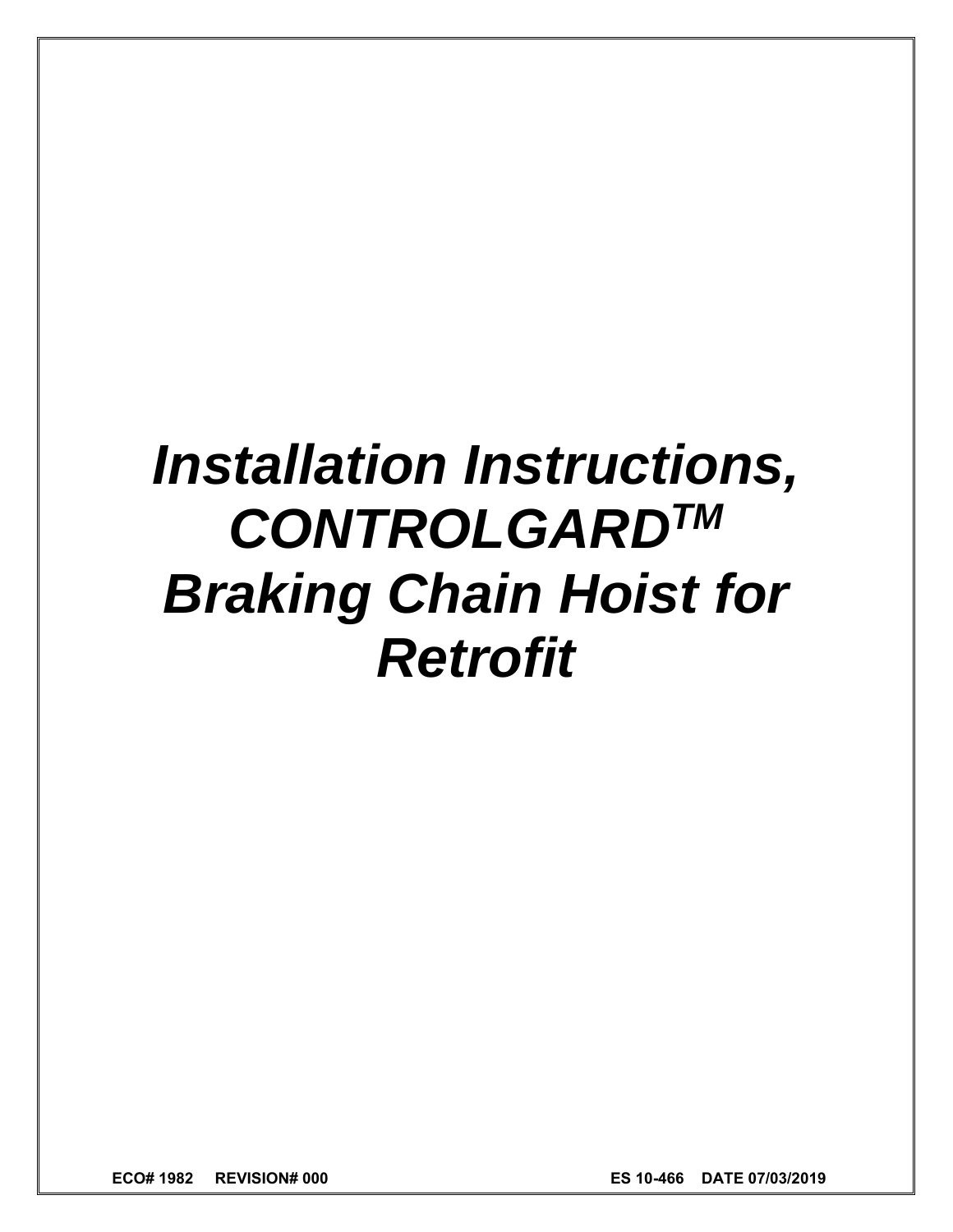| <b>Section 2 - Safety Check List</b>                               | $\mathbf 2$ |
|--------------------------------------------------------------------|-------------|
| <b>Section 3 - Retrofitting Existing CornellCookson Hand Chain</b> | 3           |
| Section 4 - Single Hand Chain Assembly                             | 4           |
| Section 5 - Retrofitting ControlGard Hand Chain with Kit           | 5           |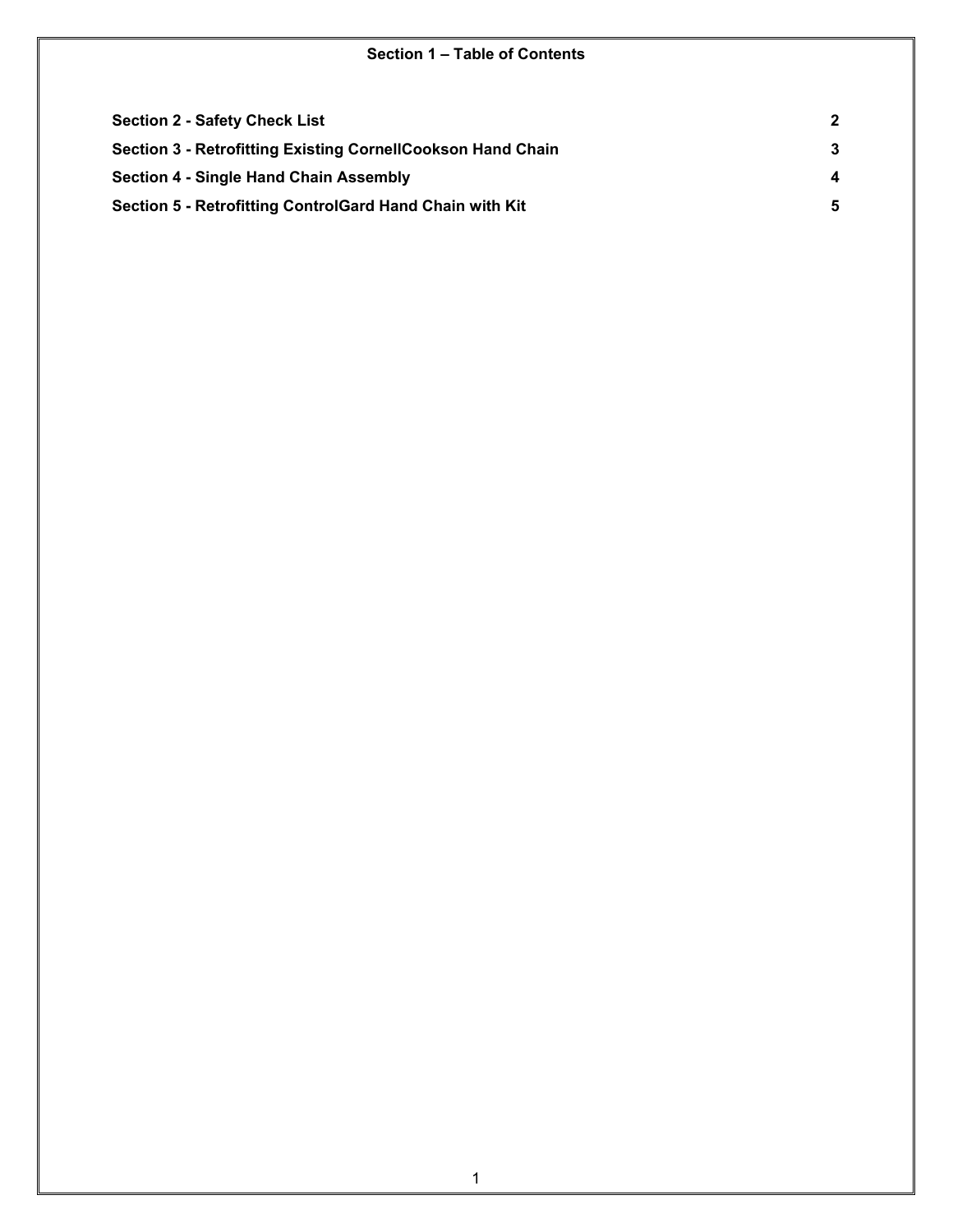#### **Section 2 – Safety Check List**

Rolling doors are large, movable objects. They move with the help of electric motors or manual operators (chain, crank, push up, etc), and most have springs under high tension. These items and their components can cause injury. In order to avoid injury to yourself and others, please follow the instructions in this manual.

## **Review the potential hazards and preventative measures listed below:**

| <b>Potential Hazard</b> |                                                                                        | <b>Preventative Measure</b>                                                                                                                                                                                                                                                                                                                     |  |  |
|-------------------------|----------------------------------------------------------------------------------------|-------------------------------------------------------------------------------------------------------------------------------------------------------------------------------------------------------------------------------------------------------------------------------------------------------------------------------------------------|--|--|
|                         | <b>ADANGER</b><br><b>Pinned or crushed</b><br>by closing door.                         | Keep yourself and others clear of opening while door is in<br>$\bullet$<br>motion.<br>Do not allow children to play near or operate door.<br>Do not operate if door becomes jammed or broken.                                                                                                                                                   |  |  |
|                         | AWARNING<br><b>Struck by adjusting</b><br>wheel bar while<br>applying spring<br>turns. | Be sure bar is adequate in strength and long enough to allow<br>$\bullet$<br>installer to apply the necessary torque.<br>Make sure bar is fully seated into the adjusting wheel slot<br>$\bullet$<br>before applying pressure.<br>Use two bars while applying turns to the adjusting wheel.<br>$\bullet$                                        |  |  |
|                         | <b>AWARNING</b><br><b>Electrical shock.</b>                                            | Make sure electrical operator is properly grounded.<br>$\bullet$<br>Turn off source power completely prior to servicing the motor.<br>$\bullet$<br>Make sure wires are clear of any moving or potentially moving<br>$\bullet$<br>parts.<br>Avoid pinching wires when installing the motor cover.<br>$\bullet$                                   |  |  |
|                         | AWARNING<br><b>Pinched by moving</b><br>components.                                    | Make sure the motor is turned off and unplugged before<br>$\bullet$<br>working with moving parts such as roller chain and sprockets,<br>drop-out mechanisms, adjusting wheels, etc.<br>Locate the possible pinch-points of the unit (Drive chain, coil<br>area, bottom bar, etc.) Do not operate the door while<br>someone is near these areas. |  |  |

### **Table 2.1 - Potential Hazards and Preventative Measures**

#### **Check the following during installation and before leaving the job site:**

- a. If the unit has tension springs, be sure the proper amount of tension is applied to the torsion springs, in order to properly counterbalance the weight of the curtain.
- b. Securely fasten the tension adjusting wheel in place with the appropriate hardware provided.
- c. Check that the keys and/or cotter pins have been set in place and fit properly at all sprockets or gears.
- d. Check that the setscrews in each sprocket or gear (one over the key and one offset from the key) have been tightened properly.
- e. Check all fasteners holding the unit to the building structures.
- f. Check all fasteners used to assemble the components of the unit together.
- g. Instruct owner or representative in the proper method of operating the door.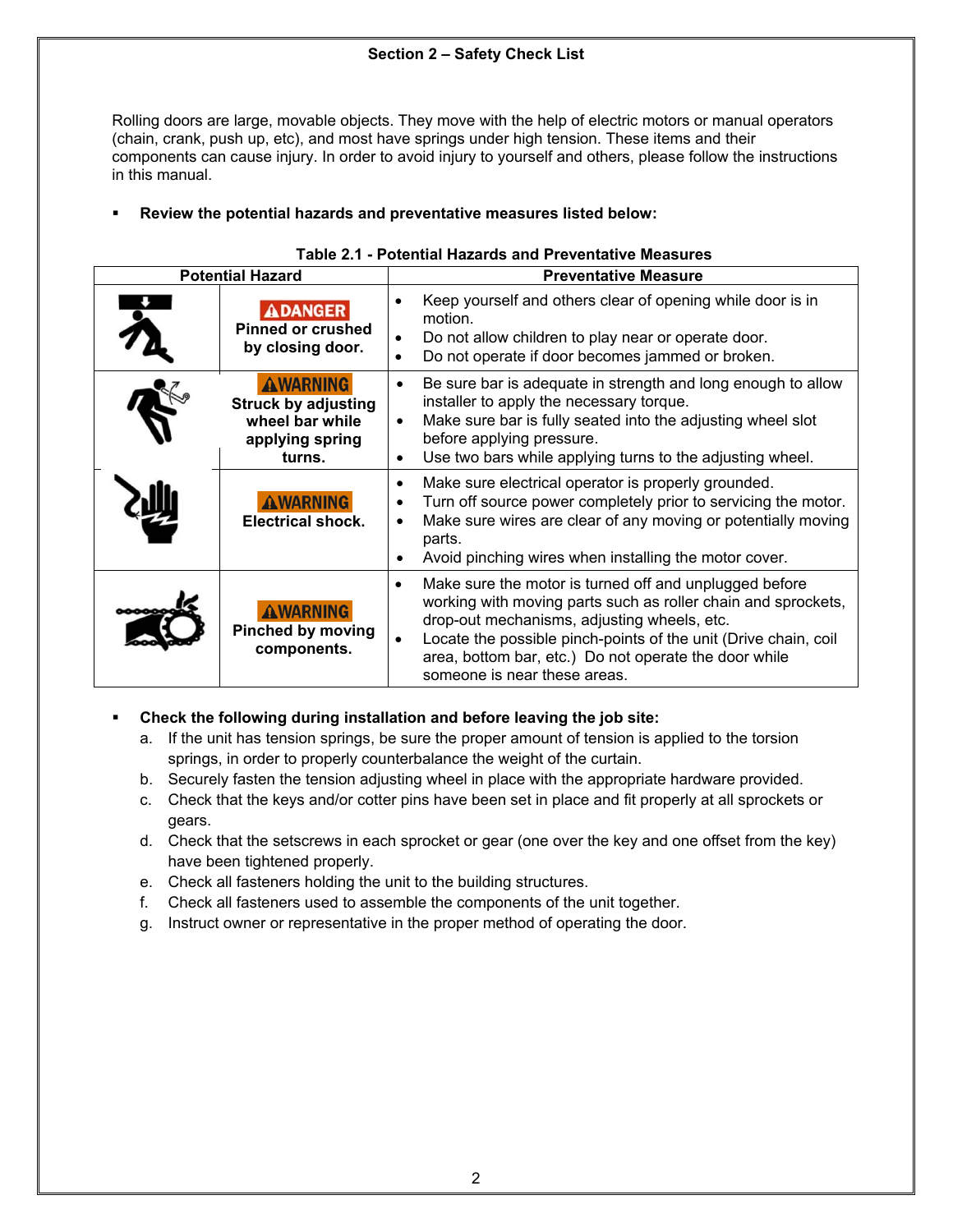

**Section 3 - Retrofitting Existing CornellCookson Hand Chain** 

- 1. Remove ControlGard hand chain assembly from box.
- 2. Verify that assembly received matches current chain operator assembly (single reduction, compound reduction (shown), double compound reduction)
- 3. With door in the closed position remove current hand chain operator from unit, retaining hardware for use with new operator.
- 4. Bolt ControlGard hand chain assembly in place of old operator using retained hardware.
- 5. Verify sprocket alignment, replace drive chain, tension properly and tighten carriage bolts to 20 ftlbs
- 6. \*Once the drive chain is tensioned and carriage bolts are tight, use a 9/32" drill bit and drill pilot holes through the top locking fastener holes into the bracket plate.
- 7. \*Install the two 5/16" self-tapping screws through the chain operator adapter plate into the bracket plate.
- 8. Operate unit to ensure proper operation.

**\***Only perform these steps on compound and double compound chain operators.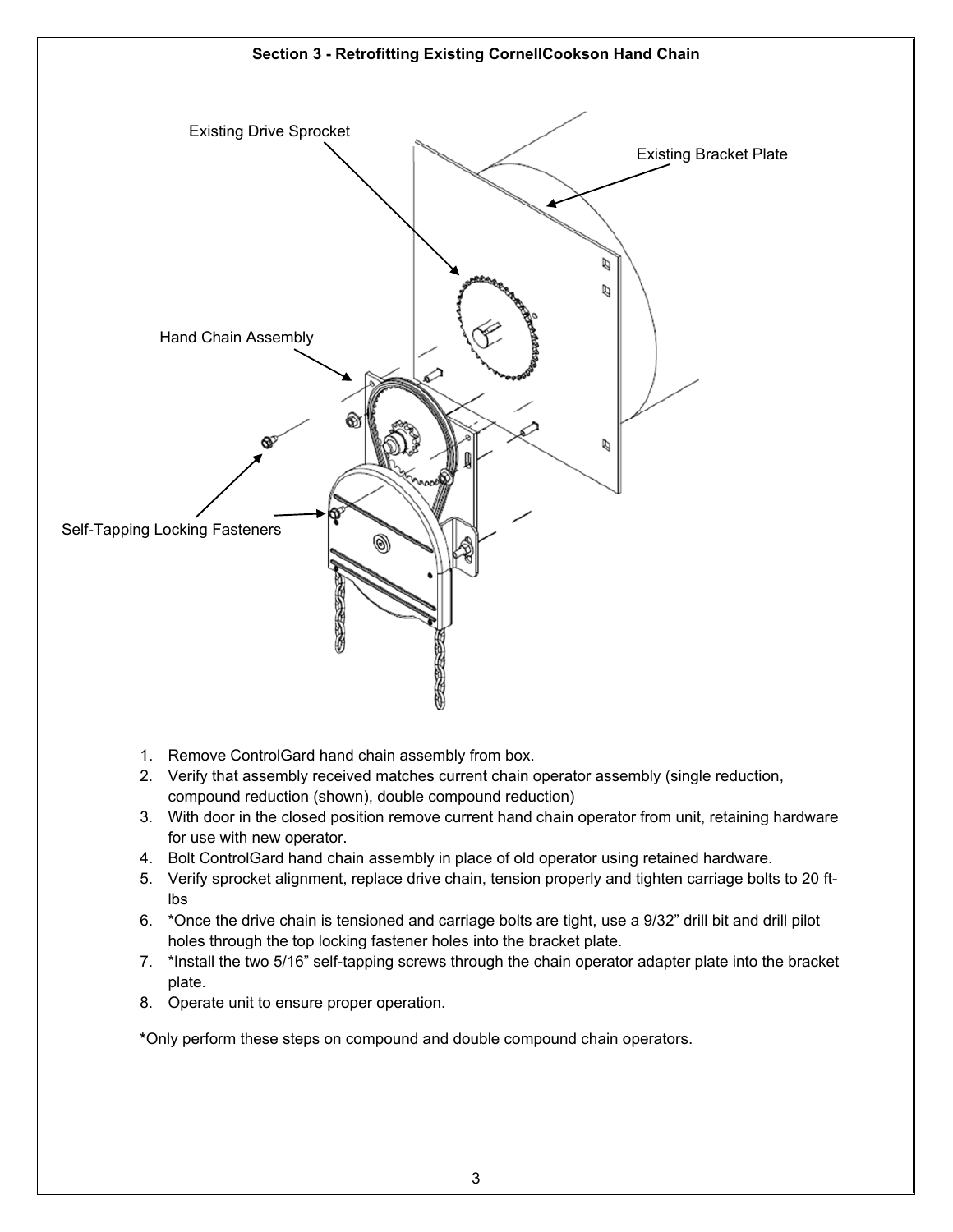**\*\* If this instruction is being used for retrofitting a single reduction ControlGard hand chain to a door currently without a CornellCookson hand chain do these steps first.** 



1. Remove all components from box. Check against list below to ensure proper components have arrived. This List only applies to the Single ControlGard Hand Chain Retrofit Kit.

| Item | Description                                   |  |
|------|-----------------------------------------------|--|
|      | <b>ControlGard Hand Chain Operator</b>        |  |
| 2    | ControlGard Single Adapter Plate (Right Hand) |  |
| 3    | ControlGard Single Adapter Plate (Left Hand)  |  |
| 4    | 3/8X1.25 Carriage Bolt                        |  |
| 5    | 3/8 Flat Washer                               |  |
| 6    | 3/8 Hex Nut                                   |  |
|      | #41 Roller Chain, 92 pitches                  |  |
| 8    | #41 Connecting Link                           |  |
| Й    | 41B60 Sprocket                                |  |

- 2. Select appropriate adapter plate for the unit. Do this by verifying what hand the current chain operator is located on (Left Hand or Right Hand). When looking at the adapter plate the extended tab will be towards the right for right hand units and to the left for left hand units (SEE DIAGRAM ABOVE).
- 3. Using (2) of the 3/8 carriage bolt, nuts, and washers attach the ControlGard unit to the adapter plate is the square punched holes.
- 4. Follow steps 2 thru 8 of "Section 5 Retrofitting ControlGard Hand Chain with Kit" of this instruction.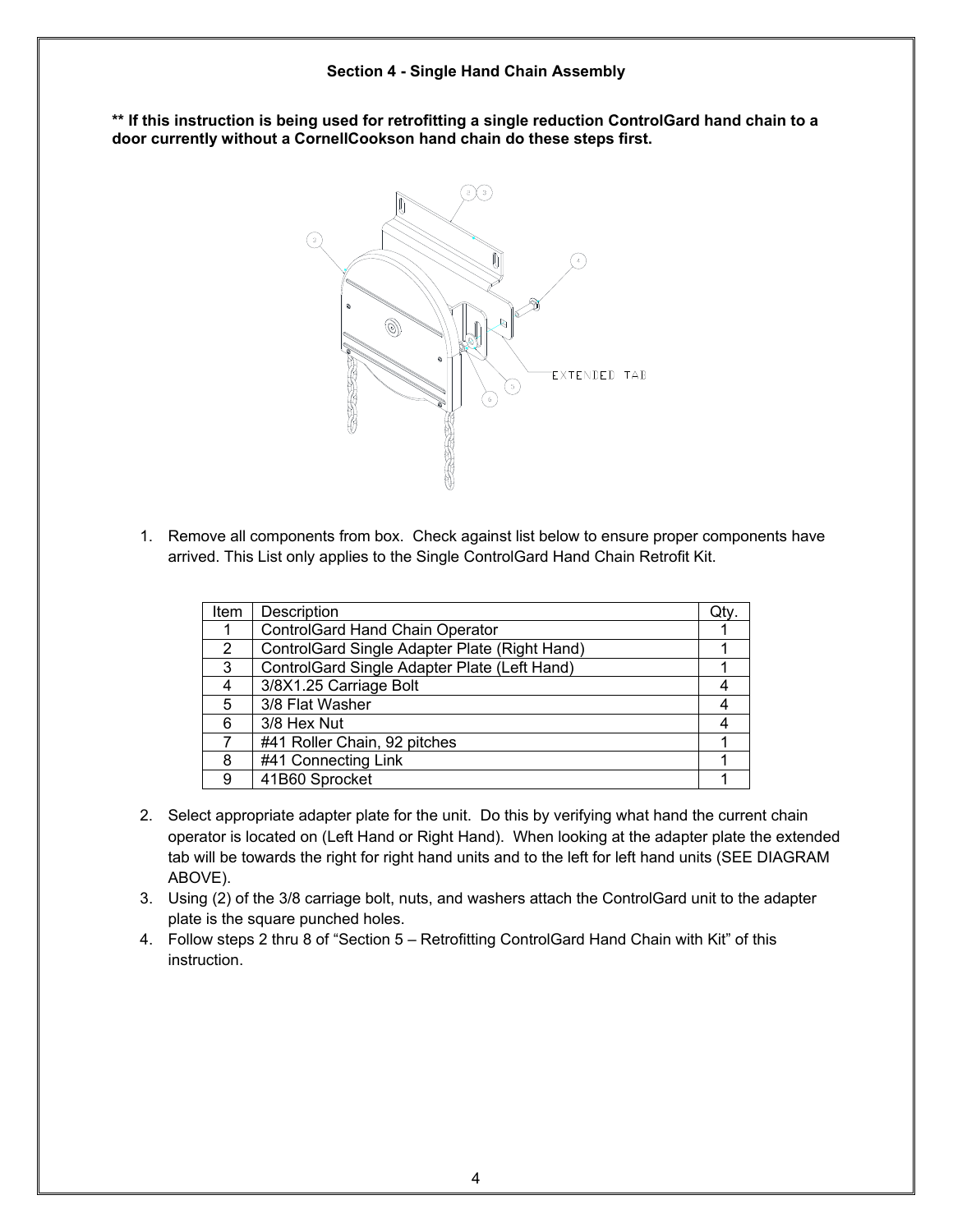

**Section 5 – Retrofitting ControlGard Hand Chain with Kit** 

1. Remove retrofit hand chain kit from packaging. Check against list below to ensure proper components have arrived. (This may already be completed if retrofitting a single reduction ControlGard kit)

| Item | Description                             |  |
|------|-----------------------------------------|--|
|      | <b>ControlGard Hand Chain Assembly</b>  |  |
| 2    | 3/8X1.25 Carriage Bolt                  |  |
| 3    | 3/8 Flat Washer                         |  |
|      | 3/8 Hex Nut                             |  |
| 5    | *5/16-18 Self-Tapping Flange Head Bolts |  |
| 6    | <b>Drive Chain</b>                      |  |
|      | <b>Connecting Link</b>                  |  |
| 8    | <b>Drive Sprocket</b>                   |  |

2. Check driven sprocket bore matches door shaft diameter. With door in the closed position remove current hand chain operator and driven sprocket from the door.

\*Compound and Double Compound chain operators only